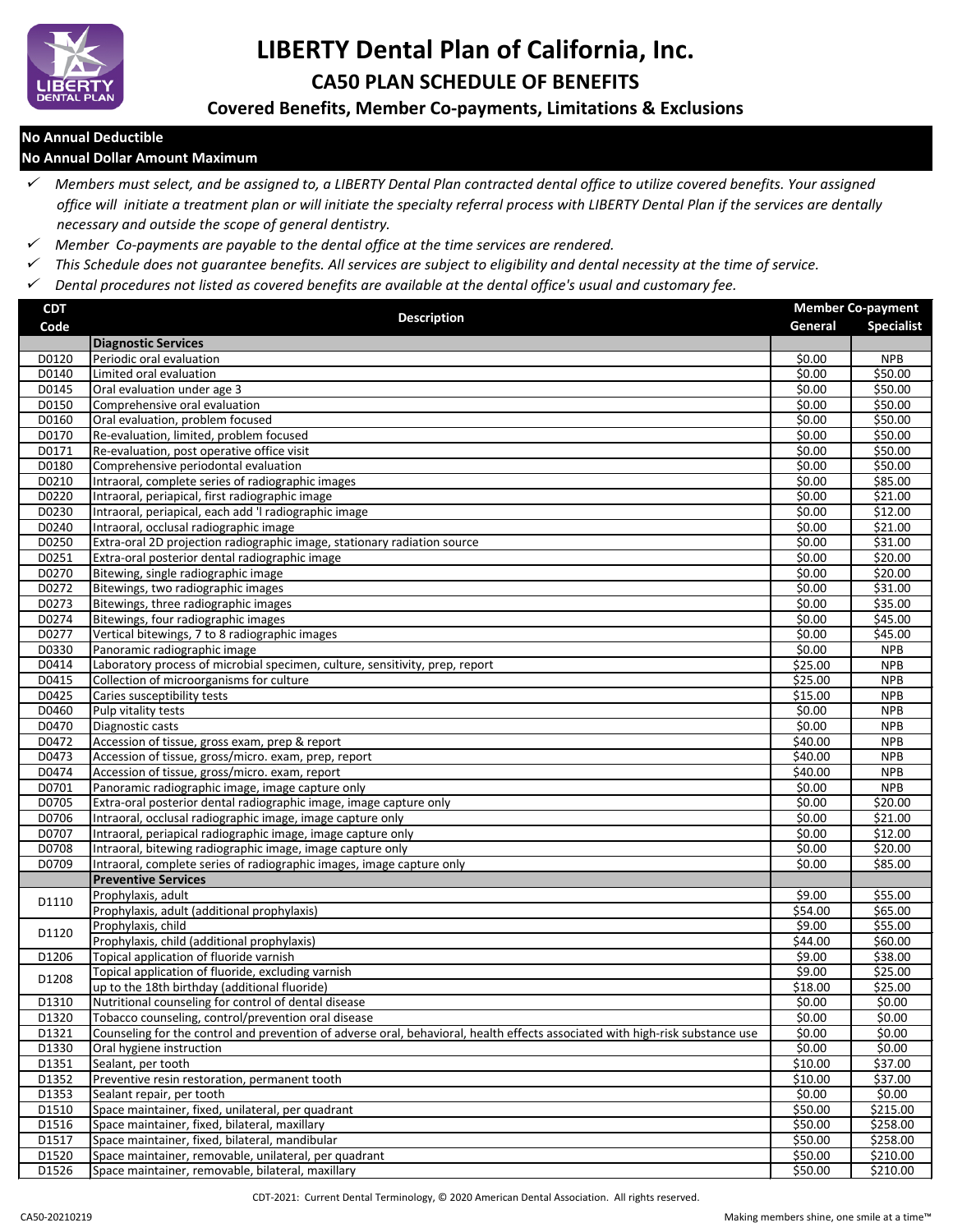

**Code Description**

**CDT**

|                | <b>Preventive Services (continued)</b>                                                                                                                                     |                                            |                          |
|----------------|----------------------------------------------------------------------------------------------------------------------------------------------------------------------------|--------------------------------------------|--------------------------|
| D1527          | Space maintainer, removable, bilateral, mandibular                                                                                                                         | \$50.00                                    | \$210.00                 |
| D1551          | Re-cement or re-bond bilateral space maintainer, maxillary                                                                                                                 | \$0.00                                     | \$22.00                  |
| D1552          | Re-cement or re-bond bilateral space maintainer, mandibular                                                                                                                | \$0.00<br>\$0.00                           | \$22.00                  |
| D1553          | Re-cement or re-bond unilateral space maintainer, per quadrant                                                                                                             |                                            | \$22.00                  |
| D1556<br>D1557 | Removal of fixed unilateral space maintainer, per quadrant<br>Removal of fixed bilateral space maintainer, maxillary                                                       | \$15.00<br>\$15.00                         | \$60.00<br>\$60.00       |
| D1558          | Removal of fixed bilateral space maintainer, mandibular                                                                                                                    | \$15.00                                    | \$60.00                  |
| D1575          | Distal shoe space maintainer, fixed, per quadrant                                                                                                                          | \$50.00                                    | \$215.00                 |
|                | <b>Restorative Services</b>                                                                                                                                                |                                            |                          |
| D2140          | Amalgam, one surface, primary or permanent                                                                                                                                 | \$11.00                                    | \$71.00                  |
| D2150          | Amalgam, two surfaces, primary or permanent                                                                                                                                | \$13.00                                    | \$105.00                 |
| D2160          | Amalgam, three surfaces, primary or permanent                                                                                                                              | \$15.00                                    | \$126.00                 |
| D2161          | Amalgam, four or more surfaces, primary or permanent                                                                                                                       | \$17.00                                    | \$141.00                 |
| D2330          | Resin-based composite, one surface, anterior                                                                                                                               | \$15.00                                    | \$84.00                  |
| D2331          | Resin-based composite, two surfaces, anterior                                                                                                                              | \$18.00                                    | \$94.00                  |
| D2332          | Resin-based composite, three surfaces, anterior                                                                                                                            | \$23.00                                    | \$105.00                 |
| D2335          | Resin-based composite, four or more surfaces, involving incisal angle                                                                                                      | \$25.00                                    | \$115.00                 |
| D2390          | Resin-based composite crown, anterior                                                                                                                                      | \$30.00                                    | \$152.00                 |
| D2391          | Resin-based composite, one surface, posterior                                                                                                                              | \$50.00                                    | \$71.00                  |
| D2392<br>D2393 | Resin-based composite, two surfaces, posterior<br>Resin-based composite, three surfaces, posterior                                                                         | \$70.00<br>\$120.00                        | \$105.00<br>\$126.00     |
| D2394          | Resin-based composite, four or more surfaces, posterior                                                                                                                    | \$135.00                                   | \$135.00                 |
|                | *GUIDELINES for Inlays, Onlays, and Single Crowns:                                                                                                                         |                                            |                          |
|                | The total maximum amount chargeable to the member for elective upgraded procedures (explained below) is \$250.00 per tooth. Providers are required to explain covered      |                                            |                          |
|                | benefits as well as any elective differences in materials and fees prior to providing an elective upgraded procedure.                                                      |                                            |                          |
|                |                                                                                                                                                                            |                                            |                          |
|                | 1. Brand name restorations: (e.g. Sunrise, Captek, Vitadure-N, Hi-Ceram, Optec, HSP, In-Ceram, Empress, Cerec, AllCeram, Procera, Lava, etc.) may be considered elective   |                                            |                          |
|                | upgraded procedures if their related CDT procedure codes are not listed as covered benefits.                                                                               |                                            |                          |
|                | 2. Benefits for anterior and bicuspid teeth: Resin, porcelain and any resin to base metal or porcelain to base metal crowns are covered benefits for anterior and bicuspid |                                            |                          |
|                | teeth. Adding a porcelain margin may be considered an elective upgraded procedure.                                                                                         |                                            |                          |
|                | 3. Benefits for molar teeth: Cast base metal restorations are covered benefits for molar teeth. Resin-based composite and porcelain to metal crowns may be considered      |                                            |                          |
|                | elective upgraded procedures. Adding a porcelain margin may be considered an elective upgraded procedure.                                                                  |                                            |                          |
|                | 4. Base metal is the benefit: If elected, a)noble, b)high noble metal, or c) titanium may be considered an elective upgraded procedure.                                    |                                            |                          |
| D2510          | Inlay, metallic, one surface                                                                                                                                               | \$170.00                                   | <b>NPB</b>               |
| D2520          | Inlay, metallic, two surfaces                                                                                                                                              | \$170.00                                   | <b>NPB</b>               |
| D2530          | Inlay, metallic, three or more surfaces                                                                                                                                    | \$170.00                                   | <b>NPB</b>               |
| D2542<br>D2543 | Onlay, metallic, two surfaces<br>Onlay, metallic, three surfaces                                                                                                           | \$175.00<br>\$195.00                       | <b>NPB</b><br><b>NPB</b> |
| D2544          | Onlay, metallic, four or more surfaces                                                                                                                                     | \$195.00                                   | <b>NPB</b>               |
| D2610          | Inlay, porcelain/ceramic, one surface                                                                                                                                      | $$170.00*$                                 | <b>NPB</b>               |
| D2620          | Inlay, porcelain/ceramic, two surfaces                                                                                                                                     | \$170.00*                                  | <b>NPB</b>               |
| D2630          | Inlay, porcelain/ceramic, three or more surfaces                                                                                                                           | $$170.00*$                                 | <b>NPB</b>               |
| D2642          | Onlay, porcelain/ceramic, two surfaces                                                                                                                                     | \$195.00*                                  | <b>NPB</b>               |
| D2643          | Onlay, porcelain/ceramic, three surfaces                                                                                                                                   | \$195.00*                                  | <b>NPB</b>               |
| D2644          | Onlay, porcelain/ceramic, four or more surfaces                                                                                                                            | \$195.00*                                  | <b>NPB</b>               |
| D2650          | Inlay, resin-based composite, one surface                                                                                                                                  | $$170.00*$                                 | <b>NPB</b>               |
| D2651          | Inlay, resin-based composite, two surfaces                                                                                                                                 | $$170.00*$                                 | <b>NPB</b>               |
| D2652          | Inlay, resin-based composite, three or more surfaces                                                                                                                       | \$195.00*                                  | <b>NPB</b>               |
| D2662          | Onlay, resin-based composite, two surfaces                                                                                                                                 | \$195.00*                                  | <b>NPB</b>               |
| D2663          | Onlay, resin-based composite, three surfaces                                                                                                                               | \$195.00*                                  | <b>NPB</b>               |
| D2664          | Onlay, resin-based composite, four or more surfaces                                                                                                                        | \$195.00*                                  | <b>NPB</b>               |
| D2710          | Crown, resin-based composite (indirect)                                                                                                                                    | \$195.00*                                  | <b>NPB</b>               |
| D2712          | Crown, % resin-based composite (indirect)                                                                                                                                  | \$195.00*                                  | <b>NPB</b>               |
| D2720<br>D2721 | Crown, resin with high noble metal<br>Crown, resin with predominantly base metal                                                                                           | \$195.00*<br>\$195.00*                     | <b>NPB</b><br><b>NPB</b> |
| D2722          | Crown, resin with noble metal                                                                                                                                              | \$195.00*                                  | <b>NPB</b>               |
| D2740          | Crown, porcelain/ceramic                                                                                                                                                   | \$225.00*                                  | <b>NPB</b>               |
| D2750          | Crown, porcelain fused to high noble metal                                                                                                                                 | $$195.00*$                                 | <b>NPB</b>               |
| D2751          | Crown, porcelain fused to predominantly base metal                                                                                                                         | \$195.00*                                  | <b>NPB</b>               |
| D2752          | Crown, porcelain fused to noble metal                                                                                                                                      | \$195.00*                                  | <b>NPB</b>               |
| D2753          | Crown, porcelain fused to titanium and titanium alloys                                                                                                                     | \$195.00*                                  | <b>NPB</b>               |
| D2780          | Crown, % cast high noble metal                                                                                                                                             | \$195.00*                                  | <b>NPB</b>               |
| D2781          | Crown, 34 cast predominantly base metal                                                                                                                                    | \$195.00                                   | <b>NPB</b>               |
| D2782          | Crown, 34 cast noble metal                                                                                                                                                 | \$195.00*                                  | <b>NPB</b>               |
| D2783          | Crown, 34 porcelain/ceramic                                                                                                                                                | \$195.00*                                  | <b>NPB</b>               |
| CA50-20210219  | CDT-2021: Current Dental Terminology, © 2020 American Dental Association. All rights reserved.                                                                             | Making members shine, one smile at a time" |                          |

 **Member Co-payment General Specialist**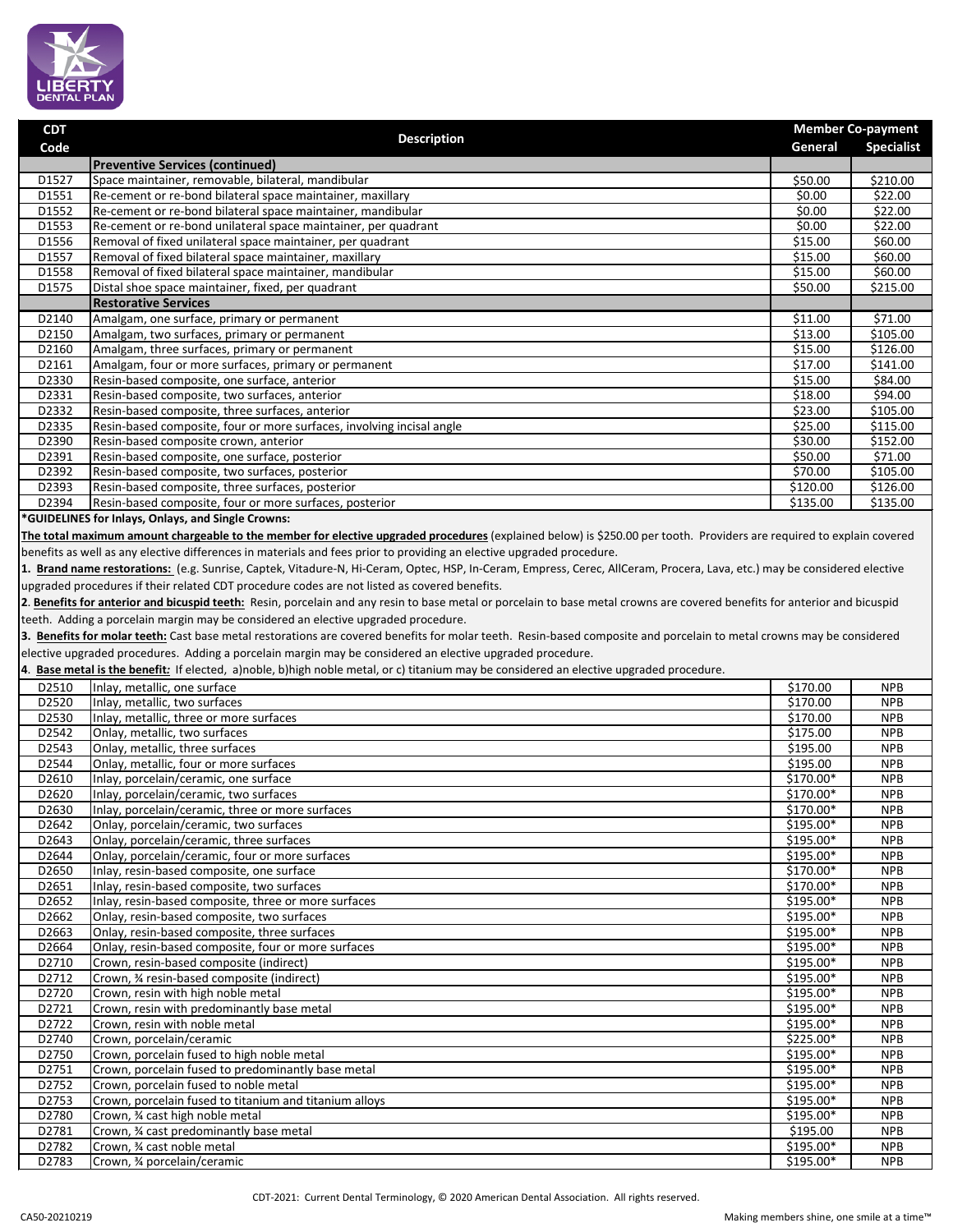

| <b>CDT</b><br>Code | <b>Description</b>                                                                                                       | General                                    | <b>Member Co-payment</b><br><b>Specialist</b> |
|--------------------|--------------------------------------------------------------------------------------------------------------------------|--------------------------------------------|-----------------------------------------------|
|                    | <b>Restorative Services (continued)</b>                                                                                  |                                            |                                               |
| D2790              | Crown, full cast high noble metal                                                                                        | \$195.00*                                  | <b>NPB</b>                                    |
| D2791              | Crown, full cast predominantly base metal                                                                                | \$195.00                                   | <b>NPB</b>                                    |
| D2792              | Crown, full cast noble metal                                                                                             | \$195.00*                                  | <b>NPB</b>                                    |
| D2794<br>D2799     | Crown, titanium and titanium alloys<br>Provisional crown                                                                 | \$195.00*<br>\$140.00                      | <b>NPB</b><br><b>NPB</b>                      |
| D2910              | Re-cement or re-bond inlay, onlay, veneer, or partial coverage                                                           | \$0.00                                     | <b>NPB</b>                                    |
| D2915              | Re-cement or re-bond indirectly fabricated/prefabricated post & core                                                     | \$10.00                                    | <b>NPB</b>                                    |
| D2920              | Re-cement or re-bond crown                                                                                               | \$0.00                                     | \$45.00                                       |
| D2928              | Prefabricated porcelain/ceramic crown, permanent tooth                                                                   | \$50.00                                    | \$126.00                                      |
| D2930              | Prefabricated stainless steel crown, primary tooth                                                                       | \$50.00                                    | \$126.00                                      |
| D2931              | Prefabricated stainless steel crown, permanent tooth                                                                     | \$50.00                                    | \$178.00                                      |
| D2932<br>D2933     | Prefabricated resin crown<br>Prefabricated stainless steel crown with resin window                                       | \$25.00<br>\$25.00                         | \$136.00<br><b>NPB</b>                        |
| D2934              | Prefabricated esthetic coated stainless steel crown, primary tooth                                                       | \$25.00                                    | <b>NPB</b>                                    |
| D2940              | Protective restoration                                                                                                   | \$0.00                                     | \$99.00                                       |
| D2950              | Core buildup, including any pins when required                                                                           | \$50.00                                    | <b>NPB</b>                                    |
| D2951              | Pin retention, per tooth, in addition to restoration                                                                     | \$15.00                                    | <b>NPB</b>                                    |
| D2952              | Post and core in addition to crown, indirectly fabricated                                                                | \$50.00                                    | <b>NPB</b>                                    |
| D2953              | Each additional indirectly fabricated post, same tooth                                                                   | \$40.00                                    | <b>NPB</b>                                    |
| D2954              | Prefabricated post and core in addition to crown                                                                         | \$45.00                                    | <b>NPB</b>                                    |
| D2955<br>D2957     | Post removal                                                                                                             | \$10.00<br>520.00                          | <b>NPB</b><br><b>NPB</b>                      |
| D2960              | Each additional prefabricated post, same tooth<br>Labial veneer (resin laminate), direct                                 | \$200.00                                   | <b>NPB</b>                                    |
| D2961              | Labial veneer (resin laminate), indirect                                                                                 | \$325.00                                   | <b>NPB</b>                                    |
| D2962              | Labial veneer (porcelain laminate), indirect                                                                             | \$500.00                                   | <b>NPB</b>                                    |
| D2971              | Additional procedure to construct new crown, existing partial denture frame                                              | \$45.00                                    | <b>NPB</b>                                    |
| D2980              | Crown repair necessitated by restorative material failure                                                                | \$45.00                                    | <b>NPB</b>                                    |
|                    | <b>Endodontic Services</b>                                                                                               |                                            |                                               |
| D3110              | Pulp cap, direct (excluding final restoration)                                                                           | \$5.00                                     | \$50.00                                       |
| D3120              | Pulp cap, indirect (excluding final restoration)                                                                         | \$5.00                                     | \$45.00                                       |
| D3220              | Therapeutic pulpotomy (excluding final restoration)                                                                      | \$20.00                                    | \$80.00                                       |
| D3221<br>D3230     | Pulpal debridement, primary and permanent teeth<br>Pulpal therapy, anterior, primary tooth (excluding final restoration) | $\overline{$}10.00$<br>$\overline{$}40.00$ | <b>NPB</b><br>\$95.00                         |
| D3240              | Pulpal therapy, posterior, primary tooth (excluding finale restoration)                                                  | \$40.00                                    | \$95.00                                       |
| D3310              | Endodontic therapy, anterior tooth (excluding final restoration)                                                         | \$110.00                                   | \$385.00                                      |
| D3320              | Endodontic therapy, premolar tooth (excluding final restoration)                                                         | \$120.00                                   | \$470.00                                      |
| D3330              | Endodontic therapy, molar tooth (excluding final restoration)                                                            | \$265.00                                   | \$580.00                                      |
| D3331              | Treatment of root canal obstruction; non-surgical access                                                                 | \$225.00                                   | <b>NPB</b>                                    |
| D3332              | Incomplete endodontic therapy; inoperable, unrestorable, fractured tooth                                                 | \$130.00                                   | <b>NPB</b>                                    |
| D3333              | Internal root repair of perforation defects                                                                              | \$225.00                                   | <b>NPB</b>                                    |
| D3346              | Retreatment of previous root canal therapy, anterior<br>Retreatment of previous root canal therapy, premolar             | \$110.00<br>\$130.00                       | \$385.00                                      |
| D3347<br>D3348     | Retreatment of previous root canal therapy, molar                                                                        | \$275.00                                   | \$470.00<br>\$580.00                          |
| D3351              | Apexification/recalcification, initial visit                                                                             | \$65.00                                    | \$125.00                                      |
| D3352              | Apexification/recalcification, interim medication replacement                                                            | \$65.00                                    | \$125.00                                      |
| D3353              | Apexification/recalcification, final visit                                                                               | \$65.00                                    | \$310.00                                      |
| D3410              | Apicoectomy, anterior                                                                                                    | \$150.00                                   | \$545.00                                      |
| D3421              | Apicoectomy, premolar (first root)                                                                                       | \$150.00                                   | \$565.00                                      |
| D3425              | Apicoectomy, molar (first root)                                                                                          | \$150.00                                   | \$485.00                                      |
| D3426<br>D3430     | Apicoectomy, (each additional root)<br>Retrograde filling, per root                                                      | \$100.00<br>\$30.00                        | \$485.00<br>\$170.00                          |
| D3450              | Root amputation, per root                                                                                                | \$95.00                                    | \$350.00                                      |
| D3910              | Surgical procedure for isolation of tooth with rubber dam                                                                | \$20.00                                    | <b>NPB</b>                                    |
| D3920              | Hemisection, not including root canal therapy                                                                            | \$90.00                                    | \$395.00                                      |
| D3950              | Canal preparation and fitting of preformed dowel or post                                                                 | \$0.00                                     | <b>NPB</b>                                    |
|                    | <b>Periodontal Services</b>                                                                                              |                                            |                                               |
| D4210              | Gingivectomy or gingivoplasty, four or more teeth per quadrant                                                           | \$125.00                                   | \$685.00                                      |
| D4211              | Gingivectomy or gingivoplasty, one to three teeth per quadrant                                                           | \$16.00                                    | \$320.00                                      |
| D4212              | Gingivectomy or gingivoplasty, restorative procedure, per tooth                                                          | \$0.00                                     | \$0.00                                        |
| D4240              | Gingival flap procedure, four or more teeth per quadrant                                                                 | \$250.00                                   | \$475.00                                      |
| D4241<br>D4245     | Gingival flap procedure, one to three teeth per quadrant<br>Apically positioned flap                                     | \$250.00<br>\$260.00                       | \$315.00<br><b>NPB</b>                        |
| D4249              | Clinical crown lengthening, hard tissue                                                                                  | \$352.00                                   | <b>NPB</b>                                    |
| D4260              | Osseous surgery, four or more teeth per quadrant                                                                         | \$250.00                                   | \$675.00                                      |
| D4261              | Osseous surgery, one to three teeth per quadrant                                                                         | \$250.00                                   | \$675.00                                      |
|                    |                                                                                                                          |                                            |                                               |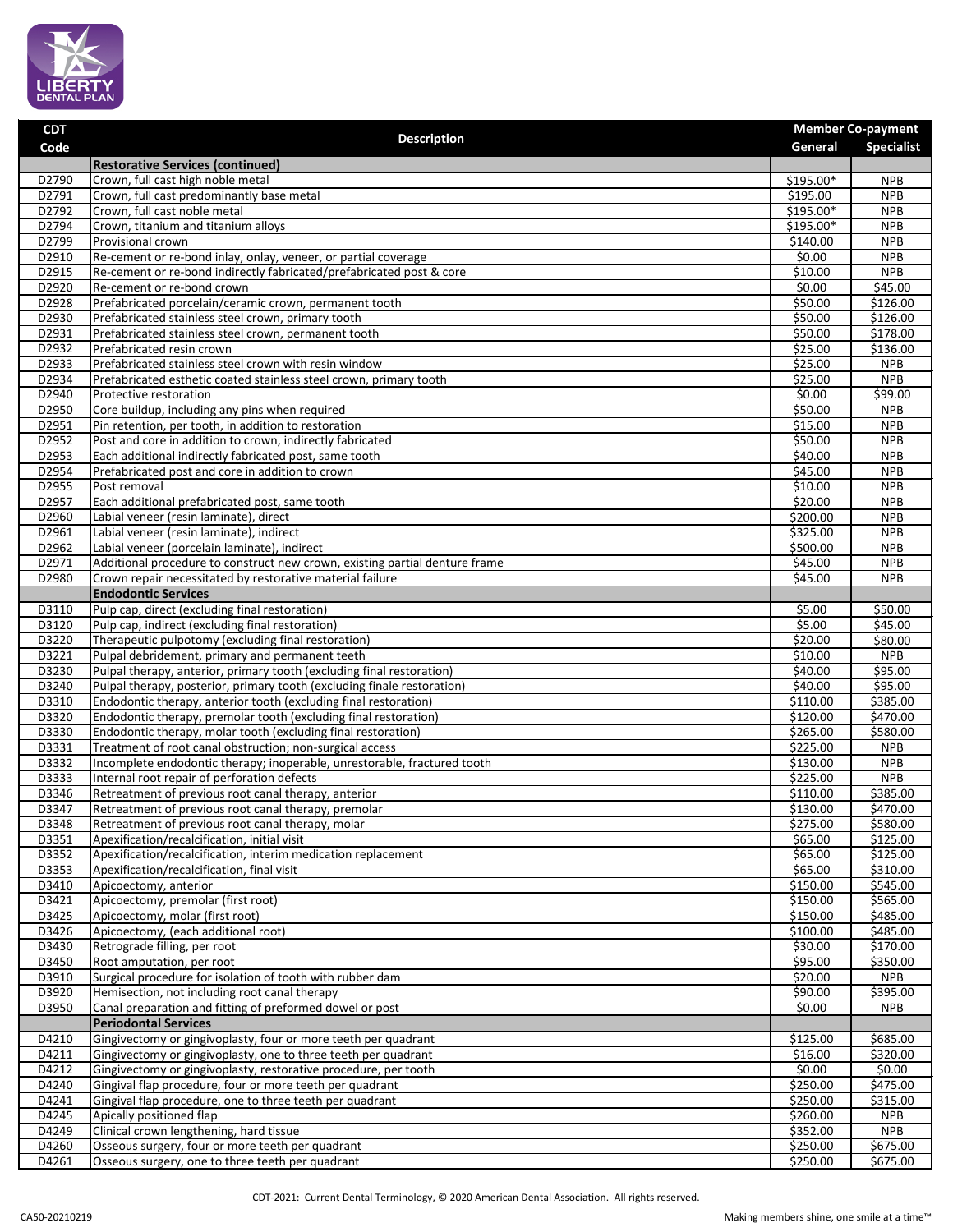

| <b>CDT</b>        | <b>Description</b>                                                                                                                                              |                      | <b>Member Co-payment</b> |
|-------------------|-----------------------------------------------------------------------------------------------------------------------------------------------------------------|----------------------|--------------------------|
| Code              |                                                                                                                                                                 | General              | <b>Specialist</b>        |
|                   | <b>Periodontal Services (continued)</b>                                                                                                                         |                      |                          |
| D4263             | Bone replacement graft, retained natural tooth, first site, quadrant                                                                                            | \$242.00             | <b>NPB</b>               |
| D4264<br>D4270    | Bone replacement graft, retained natural tooth, each additional site                                                                                            | \$132.00<br>\$425.00 | <b>NPB</b><br><b>NPB</b> |
| D4273             | Pedicle soft tissue graft procedure<br>Autogenous connective tissue graft procedure, first tooth                                                                | \$425.00             | <b>NPB</b>               |
| D4274             | Mesial/distal wedge procedure, single tooth                                                                                                                     | \$240.00             | <b>NPB</b>               |
| D4275             | Non-autogenous connective tissue graft, first tooth                                                                                                             | \$425.00             | <b>NPB</b>               |
| D4277             | Free soft tissue graft, first tooth                                                                                                                             | \$425.00             | <b>NPB</b>               |
| D4278             | Free soft tissue graft, each additional tooth                                                                                                                   | \$425.00             | <b>NPB</b>               |
| D4283             | Autogenous connective tissue graft procedure, each additional tooth, per site                                                                                   | \$425.00             | <b>NPB</b>               |
| D4285             | Non-autogenous connective tissue graft procedure, each additional tooth, per site                                                                               | \$425.00             | <b>NPB</b>               |
| D4320             | Provisional splinting, intracoronal                                                                                                                             | \$148.00             | <b>NPB</b>               |
| D4321             | Provisional splinting, extracoronal                                                                                                                             | \$148.00             | <b>NPB</b>               |
| <b>GUIDELINE:</b> |                                                                                                                                                                 |                      |                          |
|                   | No more than two (2) quadrants of periodontal scaling and root planing per appointment/ per day are allowable.                                                  |                      |                          |
| D4341             | Periodontal scaling and root planing, four or more teeth per quadrant                                                                                           | \$50.00              | \$210.00                 |
| D4342             | Periodontal scaling and root planing, one to three teeth per quadrant                                                                                           | \$50.00              | \$140.00                 |
| D4346             | Scaling in presence of moderate or severe inflammation, full mouth after evaluation                                                                             | \$9.00               | \$55.00                  |
| D4355             | Full mouth debridement to enable comprehensive evaluation and diagnosis, subsequent visit<br>Localized delivery of antimicrobial agent/per tooth                | \$40.00<br>\$40.00   | <b>NPB</b><br><b>NPB</b> |
| D4381<br>D4910    | Periodontal maintenance                                                                                                                                         | \$40.00              | \$85.00                  |
| D4920             | Unscheduled dressing change (other than treating dentist or staff)                                                                                              | \$20.00              | \$35.00                  |
|                   | <b>Removable Prosthodontic Services</b>                                                                                                                         |                      |                          |
| D5110             | Complete denture, maxillary                                                                                                                                     | \$250.00             | <b>NPB</b>               |
| D5120             | Complete denture, mandibular                                                                                                                                    | \$250.00             | <b>NPB</b>               |
| D5130             | Immediate denture, maxillary                                                                                                                                    | \$250.00             | <b>NPB</b>               |
| D5140             | Immediate denture, mandibular                                                                                                                                   | 5250.00              | <b>NPB</b>               |
| D5211             | Maxillary partial denture, resin base                                                                                                                           | \$375.00             | <b>NPB</b>               |
| D5212             | Mandibular partial denture, resin base                                                                                                                          | \$375.00             | <b>NPB</b>               |
| D5213             | Maxillary partial denture, cast metal, resin base                                                                                                               | \$400.00             | <b>NPB</b>               |
| D5214             | Mandibular partial denture, cast metal, resin base                                                                                                              | \$400.00             | <b>NPB</b>               |
| D5221             | Immediate maxillary partial denture, resin base                                                                                                                 | \$375.00             | <b>NPB</b>               |
| D5222<br>D5223    | Immediate mandibular partial denture, resin base                                                                                                                | \$375.00             | <b>NPB</b><br><b>NPB</b> |
| D5224             | Immediate maxillary partial denture, cast metal framework, resin denture base<br>Immediate mandibular partial denture, cast metal framework, resin denture base | \$400.00<br>\$400.00 | <b>NPB</b>               |
| D5225             | Maxillary partial denture, flexible base                                                                                                                        | \$400.00             | <b>NPB</b>               |
| D5226             | Mandibular partial denture, flexible base                                                                                                                       | \$400.00             | <b>NPB</b>               |
| D5282             | Removable unilateral partial denture, one piece cast metal, maxillary                                                                                           | \$250.00             | <b>NPB</b>               |
| D5283             | Removable unilateral partial denture, one piece cast metal, mandibular                                                                                          | \$250.00             | <b>NPB</b>               |
| D5284             | Removable unilateral partial denture, one piece flexible base, per quadrant                                                                                     | \$250.00             | <b>NPB</b>               |
| D5286             | Removable unilateral partial denture, one piece resin, per quadrant                                                                                             | \$250.00             | <b>NPB</b>               |
| D5410             | Adjust complete denture, maxillary                                                                                                                              | \$10.00              | <b>NPB</b>               |
| D5411             | Adjust complete denture, mandibular                                                                                                                             | \$10.00              | <b>NPB</b>               |
| D5421             | Adjust partial denture, maxillary                                                                                                                               | \$10.00              | <b>NPB</b>               |
| D5422             | Adjust partial denture, mandibular                                                                                                                              | \$10.00              | <b>NPB</b>               |
| D5511             | Repair broken complete denture base, mandibular                                                                                                                 | \$45.00              | <b>NPB</b>               |
| D5512             | Repair broken complete denture base, maxillary                                                                                                                  | \$45.00              | <b>NPB</b>               |
| D5520<br>D5611    | Replace missing or broken teeth, complete denture<br>Repair resin partial denture base, mandibular                                                              | \$20.00<br>\$45.00   | <b>NPB</b><br><b>NPB</b> |
| D5612             | Repair resin partial denture base, maxillary                                                                                                                    | \$45.00              | <b>NPB</b>               |
| D5621             | Repair cast partial framework, mandibular                                                                                                                       | \$45.00              | <b>NPB</b>               |
| D5622             | Repair cast partial framework, maxillary                                                                                                                        | \$45.00              | <b>NPB</b>               |
| D5630             | Repair or replace broken retentive clasping materials, per tooth                                                                                                | \$45.00              | <b>NPB</b>               |
| D5640             | Replace broken teeth, per tooth                                                                                                                                 | \$45.00              | <b>NPB</b>               |
| D5650             | Add tooth to existing partial denture                                                                                                                           | \$30.00              | <b>NPB</b>               |
| D5660             | Add clasp to existing partial denture, per tooth                                                                                                                | \$45.00              | <b>NPB</b>               |
| D5670             | Replace all teeth & acrylic on cast metal frame, maxillary                                                                                                      | \$88.00              | <b>NPB</b>               |
| D5671             | Replace all teeth & acrylic on cast metal frame, mandibular                                                                                                     | \$88.00              | <b>NPB</b>               |
| D5710             | Rebase complete maxillary denture                                                                                                                               | \$70.00              | <b>NPB</b>               |
| D5711             | Rebase complete mandibular denture                                                                                                                              | \$70.00              | <b>NPB</b>               |
| D5720             | Rebase maxillary partial denture                                                                                                                                | $\overline{$}70.00$  | <b>NPB</b>               |
| D5721<br>D5730    | Rebase mandibular partial denture                                                                                                                               | \$70.00<br>\$60.00   | <b>NPB</b><br><b>NPB</b> |
| D5731             | Reline complete maxillary denture, direct<br>Reline complete mandibular denture, direct                                                                         | \$60.00              | <b>NPB</b>               |
| D5740             | Reline maxillary partial denture, direct                                                                                                                        | \$60.00              | <b>NPB</b>               |
| D5741             | Reline mandibular partial denture, direct                                                                                                                       | \$60.00              | <b>NPB</b>               |
|                   |                                                                                                                                                                 |                      |                          |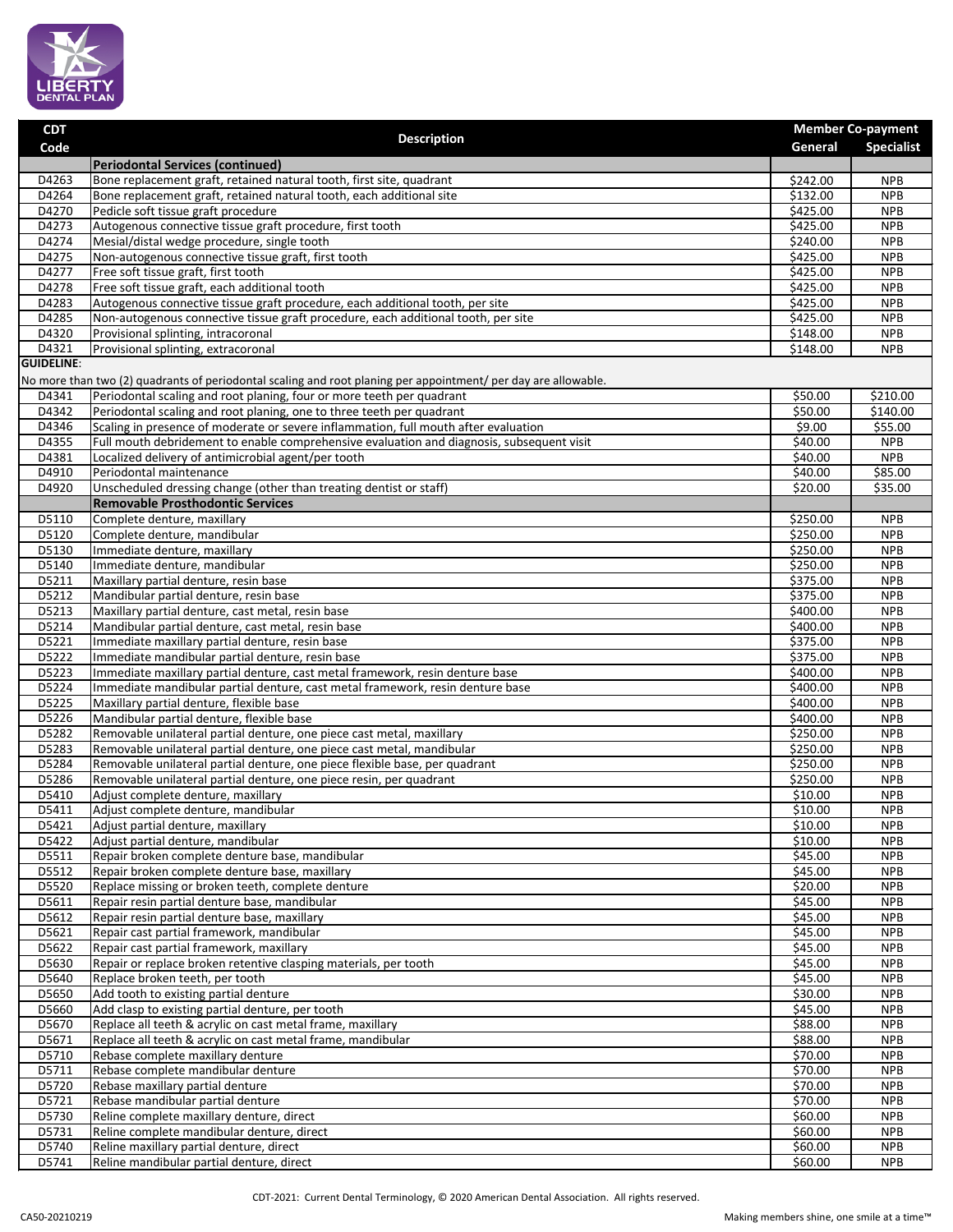

| <b>CDT</b>        | <b>Description</b>                                                                                                                                                                                                                                      |            | <b>Member Co-payment</b> |
|-------------------|---------------------------------------------------------------------------------------------------------------------------------------------------------------------------------------------------------------------------------------------------------|------------|--------------------------|
| Code              |                                                                                                                                                                                                                                                         | General    | <b>Specialist</b>        |
|                   | <b>Removable Prosthodontic Services (continued)</b>                                                                                                                                                                                                     |            |                          |
| D5750             | Reline complete maxillary denture, indirect                                                                                                                                                                                                             | \$75.00    | <b>NPB</b>               |
| D5751             | Reline complete mandibular denture, indirect                                                                                                                                                                                                            | \$75.00    | <b>NPB</b>               |
| D5760             | Reline maxillary partial denture, indirect                                                                                                                                                                                                              | \$75.00    | <b>NPB</b>               |
| D5761             | Reline mandibular partial denture, indirect                                                                                                                                                                                                             | \$75.00    | <b>NPB</b>               |
| D5810             | Interim complete denture, maxillary                                                                                                                                                                                                                     | \$178.00   | <b>NPB</b>               |
| D5811             | Interim complete denture, mandibular                                                                                                                                                                                                                    | \$178.00   | <b>NPB</b>               |
| D5820             | Interim partial denture, maxillary                                                                                                                                                                                                                      | \$90.00    | <b>NPB</b>               |
| D5821             | Interim partial denture, mandibular                                                                                                                                                                                                                     | \$90.00    | <b>NPB</b>               |
| D5850             | Tissue conditioning, maxillary                                                                                                                                                                                                                          | \$30.00    | <b>NPB</b>               |
| D5851             | Tissue conditioning, mandibular                                                                                                                                                                                                                         | \$30.00    | <b>NPB</b>               |
|                   | <b>Implant Services</b>                                                                                                                                                                                                                                 |            |                          |
| <b>GUIDELINE:</b> | Implants and all services associated with implants are listed at the actual member co-payment amount. No additional fee is allowable for porcelain, noble metal, high noble<br>metal, or titanium for implants and procedures associated with implants. |            |                          |
| D6010             | Surgical placement of implant body, endosteal                                                                                                                                                                                                           | \$2,000.00 | \$2,300.00               |
| D6056             | Prefabricated abutment, includes modification and placement                                                                                                                                                                                             | \$210.00   | \$241.00                 |
| D6058             | Abutment supported porcelain/ceramic crown                                                                                                                                                                                                              | \$1,110.00 | \$1,276.00               |
| D6059             | Abutment supported porcelain fused to high noble crown                                                                                                                                                                                                  | \$1,096.00 | \$1,259.00               |
| D6060             | Abutment supported porcelain fused to base metal crown                                                                                                                                                                                                  | \$1,035.00 | \$1,190.00               |
| D6061             | Abutment supported porcelain fused to noble metal crown                                                                                                                                                                                                 | \$1,056.00 | \$1,214.00               |
| D6062             | Abutment supported cast metal crown, high noble                                                                                                                                                                                                         | \$1,003.00 | \$1,153.00               |
| D6063             | Abutment supported cast metal crown, base metal                                                                                                                                                                                                         | \$861.00   | \$990.00                 |
| D6064             | Abutment supported cast metal crown, noble metal                                                                                                                                                                                                        | \$912.00   | \$1,048.00               |
| D6065             | Implant supported porcelain/ceramic crown                                                                                                                                                                                                               | \$1,040.00 | \$1,196.00               |
| D6066             | Implant supported crown, porcelain fused to high noble alloys                                                                                                                                                                                           | \$1,013.00 | \$1,165.00               |
| D6067             | Implant supported crown, high noble alloys                                                                                                                                                                                                              | \$984.00   | \$1,131.00               |
| D6068             | Abutment supported retainer, porcelain/ceramic FPD                                                                                                                                                                                                      | \$1,110.00 | \$1,276.00               |
| D6069             | Abutment supported retainer, metal FPD, high noble                                                                                                                                                                                                      | \$1,096.00 | \$1,260.00               |
| D6070             | Abutment supported retainer, porcelain fused to metal FPD, base metal                                                                                                                                                                                   | \$1,035.00 | \$1,190.00               |
| D6071             | Abutment supported retainer, porcelain fused to metal FPD, noble                                                                                                                                                                                        | \$1,056.00 | \$1,214.00               |
| D6072             | Abutment supported retainer, cast metal FPD, high noble                                                                                                                                                                                                 | \$1,028.00 | \$1,182.00               |
| D6073             | Abutment supported retainer, cast metal FPD, base metal                                                                                                                                                                                                 | \$930.00   | \$1,069.00               |
| D6074             | Abutment supported retainer, cast metal FPD, noble                                                                                                                                                                                                      | \$1,005.00 | \$1,155.00               |
| D6075             | Implant supported retainer for ceramic FPD                                                                                                                                                                                                              | \$1,092.00 | \$1,255.00               |
| D6076             | Implant supported retainer for FPD, porcelain fused to high noble alloys                                                                                                                                                                                | \$1,064.00 | \$1,223.00               |
| D6077             | Implant supported retainer for metal FPD, high noble alloys                                                                                                                                                                                             | \$984.00   | \$1,131.00               |
| D6081             | Scaling and debridement in the presence of inflammation or mucositis of a single implant                                                                                                                                                                | \$9.00     | \$55.00                  |
| D6082             | Implant supported crown, porcelain fused to predominantly base alloys                                                                                                                                                                                   | \$984.00   | \$1,131.00               |
| D6083             | Implant supported crown, porcelain fused to noble alloys                                                                                                                                                                                                | \$984.00   | \$1,131.00               |
| D6084             | Implant supported crown, porcelain fused to titanium and titanium alloys                                                                                                                                                                                | \$984.00   | \$1,131.00               |
| D6085             | Provisional implant crown                                                                                                                                                                                                                               | \$140.00   | <b>NPB</b>               |
| D6086             | Implant supported crown, predominantly base alloys                                                                                                                                                                                                      | \$984.00   | \$1,131.00               |
| D6087             | Implant supported crown, noble alloys                                                                                                                                                                                                                   | \$984.00   | \$1,131.00               |
| D6088             | Implant supported crown, titanium and titanium alloys                                                                                                                                                                                                   | \$984.00   | \$1,131.00               |
| D6092             | Re-cement or re-bond implant/abutment supported crown                                                                                                                                                                                                   | \$45.00    | \$52.00                  |
| D6093             | Re-cement or re-bond implant/abutment supported FPD                                                                                                                                                                                                     | \$65.00    | \$75.00                  |
| D6094             | Abutment supported crown, titanium, and titanium alloys                                                                                                                                                                                                 | \$670.00   | \$770.00                 |
| D6096             | Remove broken implant retaining screw                                                                                                                                                                                                                   | \$75.00    | \$75.00                  |
| D6097             | Abutment supported crown, porcelain fused to titanium and titanium alloys                                                                                                                                                                               | \$984.00   | \$1,131.00               |
| D6098             | Implant supported retainer, porcelain fused to predominantly base alloys                                                                                                                                                                                | \$984.00   | \$1,131.00               |
| D6099             | Implant supported retainer for FPD, porcelain fused to noble alloys                                                                                                                                                                                     | \$984.00   | \$1,131.00               |
| D6120             | Implant supported retainer, porcelain fused to titanium and titanium alloys                                                                                                                                                                             | \$984.00   | \$1,131.00               |
| D6121             | Implant supported retainer for metal FPD, predominantly base alloys                                                                                                                                                                                     | \$984.00   | \$1,131.00               |
| D6122             | Implant supported retainer for metal FPD, noble alloys                                                                                                                                                                                                  | \$984.00   | \$1,131.00               |
| D6123             | Implant supported retainer for metal FPD, titanium and titanium alloys                                                                                                                                                                                  | \$984.00   | \$1,131.00               |
| D6194             | Abutment supported retainer crown for FPD titanium, titanium and titanium alloys                                                                                                                                                                        | \$670.00   | \$770.00                 |
| D6195             | Abutment supported retainer, porcelain fused to titanium and titanium alloys                                                                                                                                                                            | \$984.00   | \$1,131.00               |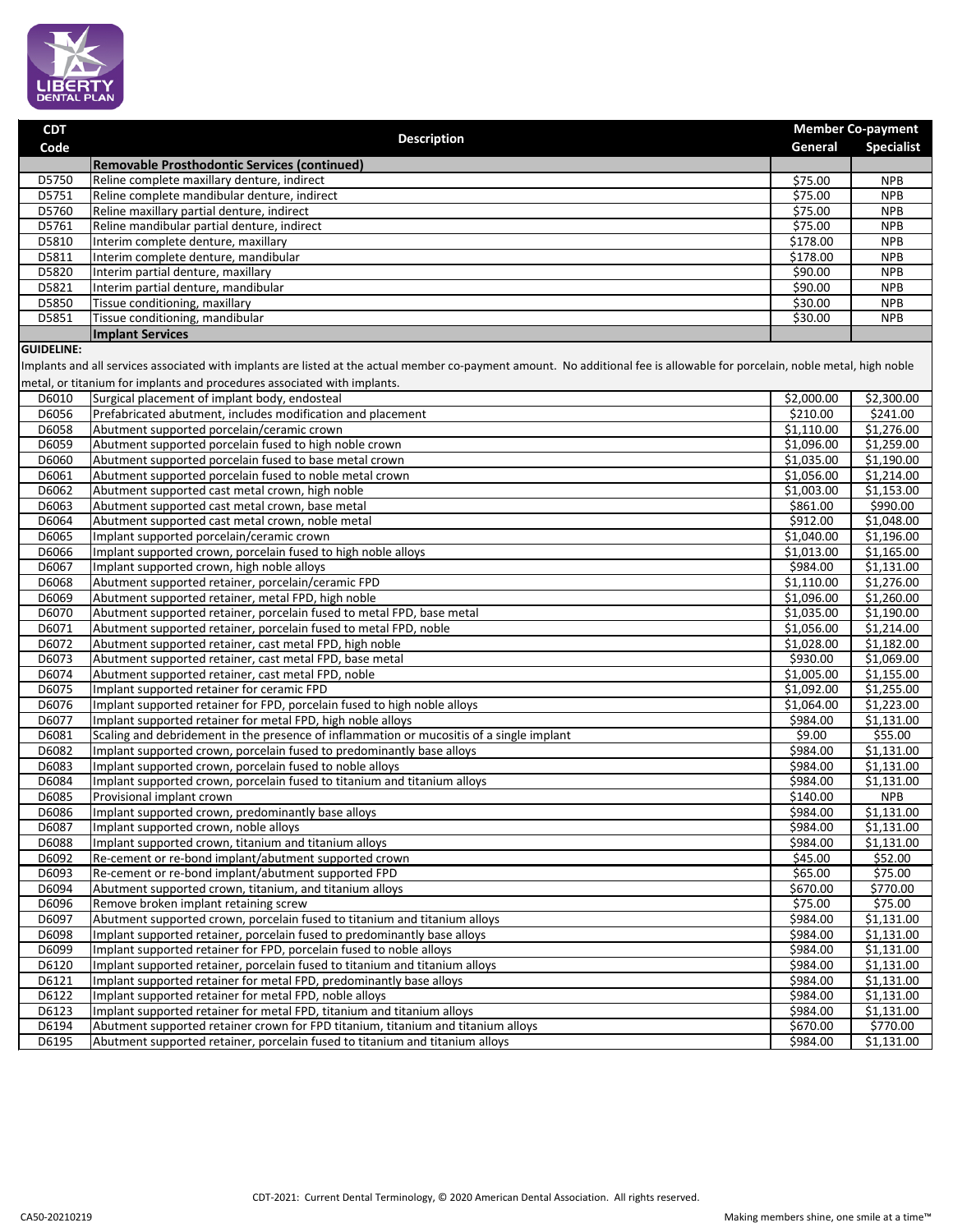

| <b>CDT</b>                                                                  |                                     | <b>Member Co-payment</b> |            |
|-----------------------------------------------------------------------------|-------------------------------------|--------------------------|------------|
| Code                                                                        | <b>Description</b>                  | General                  | Specialist |
|                                                                             | <b>Fixed Prosthodontic Services</b> |                          |            |
| *GUIDELINES for Pontics, Retainer Crowns, Retainer Inlays, Retainer Onlays: |                                     |                          |            |

**The total maximum amount chargeable to the member for elective upgraded procedures** (explained below) is \$250.00 per tooth. Providers are required to explain covered benefits as well as any elective differences in materials and fees prior to providing an elective upgraded procedure.

**1. Brand name restorations:** (e.g. Sunrise, Captek, Vitadure-N, Hi-Ceram, Optec, HSP, In-Ceram, Empress, Cerec, AllCeram, Procera, Lava, etc.) may be considered elective upgraded procedures if their related CDT procedure codes are not listed as covered benefits.

2. Benefits for anterior and bicuspid teeth: Resin, porcelain and any resin to base metal or porcelain to base metal crowns are covered benefits for anterior and bicuspid teeth. Adding a porcelain margin may be considered an elective upgraded procedure.

**3. Benefits for molar teeth:** Cast base metal restorations are covered benefits for molar teeth. Resin-based composite and porcelain to metal crowns may be considered elective upgraded procedures. Adding a porcelain margin may be considered an elective upgraded procedure.

**4**. **Base metal is the benefit***:* If elected, a)noble, b)high noble metal, or c) titanium may be considered an elective upgraded procedure.

| D6205 | Pontic, indirect resin based composite                               | \$195.00*              | <b>NPB</b> |
|-------|----------------------------------------------------------------------|------------------------|------------|
| D6210 | Pontic, cast high noble metal                                        |                        | <b>NPB</b> |
| D6211 | Pontic, cast predominantly base metal                                | \$195.00               | <b>NPB</b> |
| D6212 | Pontic, cast noble metal                                             | \$195.00*              | <b>NPB</b> |
| D6214 | Pontic, titanium, and titanium alloys                                | \$195.00*              | <b>NPB</b> |
| D6240 | Pontic, porcelain fused to high noble metal                          | \$195.00*              | <b>NPB</b> |
| D6241 | Pontic, porcelain fused to predominantly base metal<br>\$195.00*     |                        | <b>NPB</b> |
| D6242 | Pontic, porcelain fused to noble metal                               | \$195.00*              | <b>NPB</b> |
| D6243 | Pontic, porcelain fused to titanium and titanium alloys<br>\$195.00* |                        | <b>NPB</b> |
| D6245 | Pontic, porcelain/ceramic                                            | \$195.00*              | <b>NPB</b> |
| D6250 | Pontic, resin with high noble metal                                  | $$195.00*$             | <b>NPB</b> |
| D6251 | Pontic, resin with predominantly base metal                          | \$195.00*              | <b>NPB</b> |
| D6252 | Pontic, resin with noble metal                                       | \$195.00*              | <b>NPB</b> |
| D6253 | Provisional pontic                                                   | \$150.00               | <b>NPB</b> |
| D6545 | Retainer, cast metal for resin bonded fixed prosthesis               | $$160.00*$             | <b>NPB</b> |
| D6548 | Retainer, porcelain/ceramic, resin bonded fixed prosthesis           | \$160.00*              | <b>NPB</b> |
| D6549 | Resin retainer, for resin bonded fixed prosthesis                    | \$160.00               | <b>NPB</b> |
| D6600 | Retainer inlay, porcelain/ceramic, two surfaces                      | \$275.00*              | <b>NPB</b> |
| D6601 | Retainer inlay, porcelain/ceramic, three or more surfaces            | \$280.00*              | <b>NPB</b> |
| D6602 | Retainer inlay, cast high noble metal, two surfaces                  | \$275.00*              | <b>NPB</b> |
| D6603 | Retainer inlay, cast high noble metal, three or more surfaces        | \$280.00*              | <b>NPB</b> |
| D6604 | Retainer inlay, cast base metal, two surfaces                        | \$275.00               | <b>NPB</b> |
| D6605 | Retainer inlay, cast base metal, three or more surfaces              | 5280.00                | <b>NPB</b> |
| D6606 | Retainer inlay, cast noble metal, two surfaces                       | \$275.00*              | <b>NPB</b> |
| D6607 | Retainer inlay, cast noble metal, three or more surfaces             | $$280.00*$             | <b>NPB</b> |
| D6624 | Retainer inlay, titanium                                             | \$280.00*              | <b>NPB</b> |
| D6608 | Retainer onlay, porcelain/ceramic, two surfaces                      | \$285.00*              | <b>NPB</b> |
| D6609 | Retainer onlay, porcelain/ceramic, three or more surfaces            | \$290.00*              | <b>NPB</b> |
| D6610 | Retainer onlay, cast high noble metal, two surfaces                  | \$285.00*              | <b>NPB</b> |
| D6611 | Retainer onlay, cast high noble metal, three or more surfaces        | \$290.00*              | <b>NPB</b> |
| D6612 | Retainer onlay, cast base metal, two surfaces                        | \$285.00               | <b>NPB</b> |
| D6613 | Retainer onlay, cast base metal, three or more surfaces              | \$290.00               | <b>NPB</b> |
| D6614 | Retainer onlay, cast noble metal, two surfaces                       | \$285.00*              | <b>NPB</b> |
| D6615 | Retainer onlay, cast noble metal three or more surfaces              | \$290.00*<br>\$290.00* | <b>NPB</b> |
| D6634 | Retainer onlay, titanium<br>\$195.00*                                |                        | <b>NPB</b> |
| D6710 | Retainer crown, indirect resin based composite                       |                        | <b>NPB</b> |
| D6720 | Retainer crown, resin with high noble metal                          | \$195.00*              | <b>NPB</b> |
| D6721 | Retainer crown, resin with predominantly base metal                  | \$195.00*              | <b>NPB</b> |
| D6722 | Retainer crown, resin with noble metal                               | \$195.00*              | <b>NPB</b> |
| D6740 | Retainer crown, porcelain/ceramic                                    | \$195.00*              | <b>NPB</b> |
| D6750 | Retainer crown, porcelain fused to high noble metal                  | \$195.00*              | <b>NPB</b> |
| D6751 | Retainer crown, porcelain fused to predominantly base metal          | \$195.00*              | <b>NPB</b> |
| D6752 | Retainer crown, porcelain fused to noble metal                       | \$195.00*              | <b>NPB</b> |
| D6753 | Retainer crown, porcelain fused to titanium and titanium alloys      | \$195.00*              | <b>NPB</b> |
| D6780 | Retainer crown, % cast high noble metal                              | \$195.00*              | <b>NPB</b> |
| D6781 | Retainer crown, 3⁄4 cast predominantly base metal                    | \$195.00               | <b>NPB</b> |
| D6782 | Retainer crown, 34 cast noble metal                                  | \$195.00*              | <b>NPB</b> |
| D6783 | Retainer crown, 34 porcelain/ceramic                                 | \$195.00*              | <b>NPB</b> |
| D6784 | Retainer crown 3⁄4, titanium and titanium alloys                     | \$195.00*              | <b>NPB</b> |
| D6790 | Retainer crown, full cast high noble metal                           | \$195.00*              | <b>NPB</b> |
| D6791 | Retainer crown, full cast predominantly base metal                   | \$195.00               | <b>NPB</b> |
| D6792 | Retainer crown, full cast noble metal                                | \$195.00*              | <b>NPB</b> |
| D6793 | Provisional retainer crown                                           | \$125.00               | <b>NPB</b> |
| D6794 | Retainer crown, titanium and titanium alloys                         | \$195.00*              | <b>NPB</b> |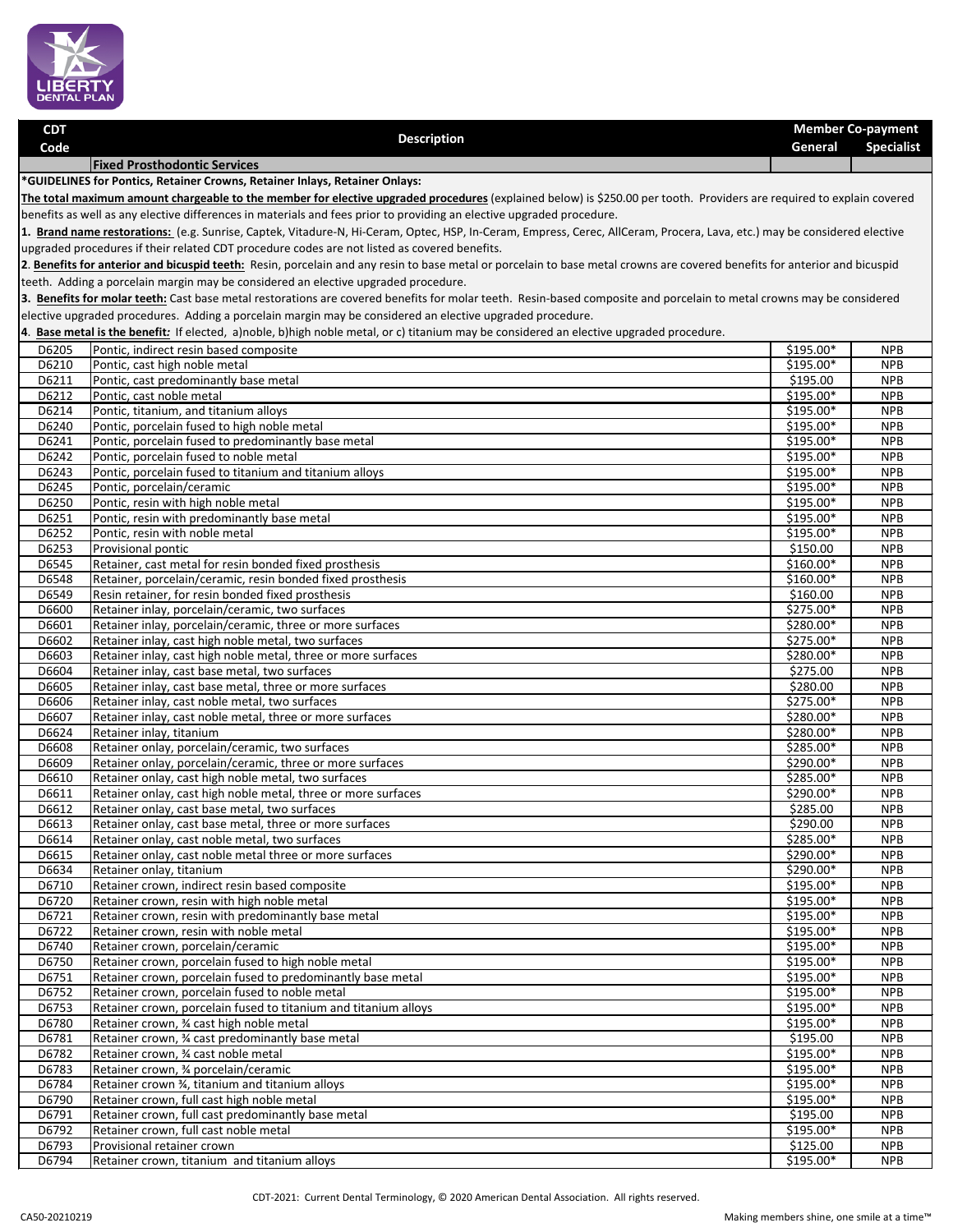

| <b>CDT</b>     |                                                                                                                      |                        | <b>Member Co-payment</b> |
|----------------|----------------------------------------------------------------------------------------------------------------------|------------------------|--------------------------|
| Code           | <b>Description</b>                                                                                                   | General                | <b>Specialist</b>        |
|                | <b>Fixed Prosthodontic Services (continued)</b>                                                                      |                        |                          |
| D6930          | Re-cement or re-bond fixed partial denture                                                                           | \$25.00                | <b>NPB</b>               |
| D6940          | <b>Stress breaker</b>                                                                                                | \$165.00               | <b>NPB</b>               |
| D6980          | Fixed partial denture repair, restorative material failure                                                           | \$45.00                | <b>NPB</b>               |
|                | <b>Oral &amp; Maxillofacial Services</b>                                                                             |                        |                          |
| D7111          | Extraction, coronal remnants, primary tooth                                                                          | \$10.00                | \$75.00                  |
| D7140          | Extraction, erupted tooth or exposed root                                                                            | \$15.00                | \$95.00                  |
| D7210          | Extraction, erupted tooth requiring removal of bone and/or sectioning of tooth                                       | \$25.00                | \$145.00                 |
| D7220          | Removal of impacted tooth, soft tissue                                                                               | \$45.00                | \$165.00                 |
| D7230          | Removal of impacted tooth, partially bony                                                                            | \$55.00                | \$220.00                 |
| D7240          | Removal of impacted tooth, completely bony                                                                           | \$80.00                | \$260.00                 |
| D7241          | Removal impacted tooth, complete bony, complication                                                                  | \$130.00               | \$290.00                 |
| D7250          | Removal of residual tooth roots (cutting procedure)                                                                  | \$35.00                | \$95.00                  |
| D7261          | Primary closure of a sinus perforation                                                                               | \$310.00               | <b>NPB</b>               |
| D7270          | Tooth reimplantation and/or stabilization, accident                                                                  | \$285.00               | <b>NPB</b>               |
| D7280          | Exposure of an unerupted tooth                                                                                       | 5140.00                | <b>NPB</b>               |
| D7282          | Mobilization of erupted/malpositioned tooth                                                                          | \$80.00                | <b>NPB</b>               |
| D7283          | Placement, device to facilitate eruption, impaction                                                                  | \$80.00                | <b>NPB</b>               |
| D7285          | Incisional biopsy of oral tissue, hard (bone, tooth)                                                                 | \$60.00                | \$195.00                 |
| D7286          | Incisional biopsy of oral tissue, soft                                                                               | \$45.00                | \$195.00                 |
| D7287          | Exfoliative cytological sample collection                                                                            | \$8.00                 | <b>NPB</b>               |
| D7288          | Brush biopsy, transepithelial sample collection                                                                      | \$8.00                 | <b>NPB</b>               |
| D7310          | Alveoloplasty with extractions, four or more teeth per quadrant                                                      | \$30.00                | \$130.00                 |
| D7311          | Alveoloplasty with extractions, one to three teeth per quadrant                                                      | \$30.00                | \$130.00                 |
| D7320          | Alveoloplasty, w/o extractions, four or more teeth per quadrant                                                      | \$40.00                | \$160.00                 |
| D7321          | Alveoloplasty, w/o extractions, one to three teeth per quadrant                                                      | \$40.00                | \$160.00                 |
| D7340          | Vestibuloplasty, ridge extension (2nd epithelialization)                                                             | \$135.00               | \$1,260.00               |
| D7350          | Vestibuloplasty, ridge extension                                                                                     | \$195.00               | \$2,625.00               |
| D7450          | Removal, benign odontogenic cyst/tumor, up to 1.25 cm                                                                | \$140.00               | <b>NPB</b>               |
| D7451          | Removal, benign odontogenic cyst/tumor, greater than 1.25 cm                                                         | 5290.00                | <b>NPB</b>               |
| D7460          | Removal, benign nonodontogenic cyst/tumor, up to 1.25 cm                                                             | \$165.00<br>\$220.00   | <b>NPB</b>               |
| D7461          | Removal, benign nonodontogenic cyst/tumor, greater than 1.25 cm<br>Removal of lateral exostosis, maxilla or mandible | \$175.00               | <b>NPB</b><br><b>NPB</b> |
| D7471          |                                                                                                                      |                        |                          |
| D7472          | Removal of torus palatinus                                                                                           | \$130.00               | <b>NPB</b>               |
| D7473<br>D7485 | Removal of torus mandibularis<br>Reduction of osseous tuberosity                                                     | \$130.00<br>\$90.00    | <b>NPB</b><br><b>NPB</b> |
| D7510          | Incision & drainage of abscess, intraoral soft tissue                                                                | \$18.00                | \$110.00                 |
| D7511          | Incision & drainage of abscess, intraoral soft tissue, complicated                                                   | \$28.00                | <b>NPB</b>               |
| D7520          | Incision & drainage of abscess, extraoral soft tissue                                                                | \$18.00                | \$265.00                 |
| D7521          | Incision & drainage of abscess, extraoral soft tissue, complicated                                                   | \$28.00                | <b>NPB</b>               |
| D7530          | Remove foreign body, mucosa, skin, tissue                                                                            | \$35.00                | <b>NPB</b>               |
| D7560          | Maxillary sinusotomy for removal of tooth fragment or foreign body                                                   | \$88.00                | <b>NPB</b>               |
| D7922          | Placement of intra-socket biological dressing to aid in hemostasis or clot, stabilization, per site                  | \$0.00                 | \$0.00                   |
| D7961          | Buccal / labial frenectomy (frenulectomy)                                                                            | \$60.00                | \$325.00                 |
| D7962          | Lingual frenectomy (frenulectomy)                                                                                    | \$60.00                | \$325.00                 |
| D7963          | Frenuloplasty                                                                                                        | \$60.00                | <b>NPB</b>               |
| D7970          | Excision of hyperplastic tissue, per arch                                                                            | \$40.00                | \$350.00                 |
| D7971          | Excision of pericoronal gingiva                                                                                      | \$40.00                | \$200.00                 |
| D7993          | Surgical placement of craniofacial implant, extra oral                                                               | $\overline{$}2,000.00$ | \$2,300.00               |
| D7994          | Surgical placement: zygomatic implant                                                                                | \$2,000.00             | \$2,300.00               |
|                | <b>Adjunctive General Services</b>                                                                                   |                        |                          |
| D9110          | Palliative (emergency) treatment, minor procedure                                                                    | \$10.00                | \$80.00                  |
| D9120          | Fixed partial denture sectioning                                                                                     | \$12.00                | <b>NPB</b>               |
| D9210          | Local anesthesia not in conjunction, operative or surgical procedures                                                | \$0.00                 | \$0.00                   |
| D9211          | Regional block anesthesia                                                                                            | \$0.00                 | \$0.00                   |
| D9212          | Trigeminal division block anesthesia                                                                                 | \$0.00                 | \$0.00                   |
| D9215          | Local anesthesia in conjunction with operative or surgical procedures                                                | \$0.00                 | \$0.00                   |
| D9219          | Evaluation for moderate sedation, deep sedation or general anesthesia                                                | \$0.00                 | \$40.00                  |
| **GUIDELINE:   |                                                                                                                      |                        |                          |

Deep sedation/general anesthesia is a covered benefit only when in conjunction with covered oral surgery and pedodontic procedures when dispensed in a dental office by a practitioner acting within the scope of his/her licensure; and when warranted by documented conditions that local anesthetic and contraindicated. General anesthesia, as used for dental pain control, means the elimination of all sensations accompanied by a state of unconsciousness. Patient apprehension and/or nervousness are not of themselves sufficient justification for deep sedation/general anesthesia or intravenous conscious sedation/analgesia.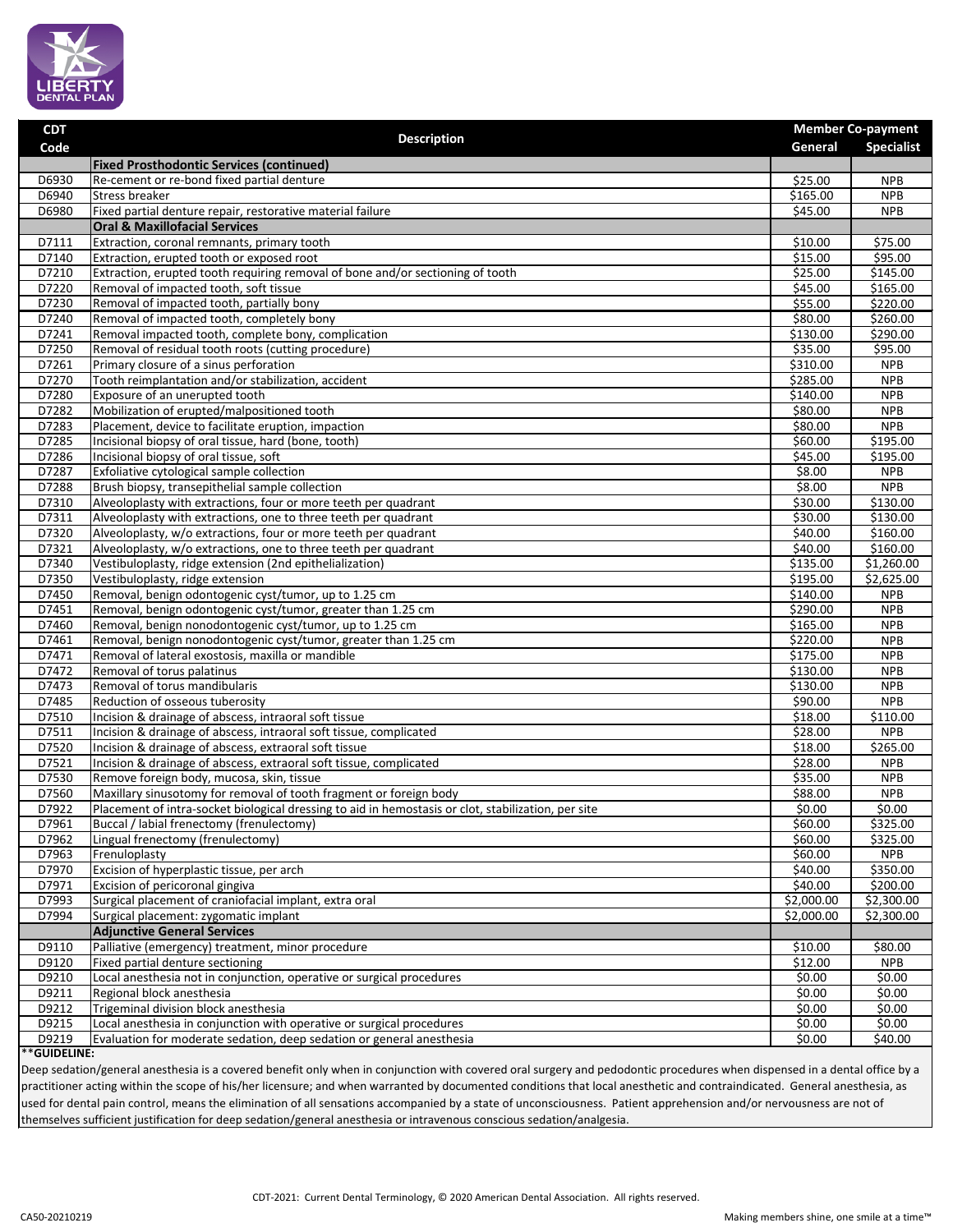

| <b>CDT</b> | <b>Description</b>                                                                       |             | <b>Member Co-payment</b> |  |
|------------|------------------------------------------------------------------------------------------|-------------|--------------------------|--|
| Code       |                                                                                          |             | <b>Specialist</b>        |  |
|            | <b>Adjunctive General Services (continued)</b>                                           |             |                          |  |
| D9222      | Deep sedation/general anesthesia, first 15 minute increment                              | \$125.00**  | \$125.00**               |  |
| D9223      | Deep sedation/general anesthesia, each subsequent 15 minute increment                    | \$125.00**  | \$125.00**               |  |
| D9230      | Inhalation of nitrous oxide/analgesia, anxiolysis                                        | \$40.00     | \$45.00                  |  |
| D9239      | Intravenous moderate (conscious) sedation/analgesia, first 15 minute increment           | $$125.00**$ | $$125.00**$$             |  |
| D9243      | Intravenous moderate (conscious) sedation/analgesia, each subsequent 15 minute increment | $$125.00**$ | $$125.00**$              |  |
| D9248      | Non-intravenous (conscious) sedation, includes non-IV minimal and moderate sedation      | \$100.00    | \$100.00                 |  |
| D9310      | Consultation, other than requesting dentist                                              | \$50.00     | \$65.00                  |  |
| D9311      | Consultation with a medical health care professional                                     | \$0.00      | 50.00                    |  |
| D9430      | Office visit, observation, regular hours, no other services                              | \$0.00      | \$40.00                  |  |
| D9440      | Office visit, after regularly scheduled hours                                            | \$20.00     | \$125.00                 |  |
| D9450      | Case presentation, detailed & extensive treatment                                        | \$0.00      | \$0.00                   |  |
| D9630      | Drugs or medicaments dispensed in the office for home use                                | \$15.00     | \$35.00                  |  |
| D9910      | Application of desensitizing medicament                                                  | \$15.00     | <b>NPB</b>               |  |
| D9911      | Application of desensitizing resin for cervical, root surface, per tooth                 | \$15.00     | <b>NPB</b>               |  |
| D9930      | Treatment of complications, post surgical, unusual, by report                            | \$15.00     | <b>NPB</b>               |  |
| D9942      | Repair and/or reline of occlusal guard                                                   | \$40.00     | <b>NPB</b>               |  |
| D9944      | Occlusal guard, hard appliance, full arch                                                | \$175.00    | <b>NPB</b>               |  |
| D9945      | Occlusal guard, soft appliance, full arch                                                |             | <b>NPB</b>               |  |
| D9946      | Occlusal guard, hard appliance, partial arch                                             | \$175.00    | <b>NPB</b>               |  |
| D9950      | Occlusion analysis, mounted case                                                         | \$0.00      | <b>NPB</b>               |  |
| D9951      | Occlusal adjustment, limited                                                             | \$0.00      | \$75.00                  |  |
| D9952      | Occlusal adjustment, complete                                                            | \$20.00     | $\overline{$}210.00$     |  |
| D9971      | Odontoplasty, per tooth                                                                  | \$10.00     | <b>NPB</b>               |  |
| D9986      | Missed appointment                                                                       | \$25.00     | \$25.00                  |  |
| D9987      | Cancelled appointment                                                                    | \$0.00      | \$0.00                   |  |
| D9991      | Dental case management, addressing appointment compliance barriers                       | \$0.00      | \$0.00                   |  |
| D9992      | Dental case management, care coordination                                                | \$0.00      | \$0.00                   |  |
| D9993      | Dental case management, motivational interviewing                                        | \$0.00      | \$0.00                   |  |
| D9994      | Dental case management, patient education to improve oral health literacy                | \$0.00      | \$0.00                   |  |
| D9997      | Dental case management, patients with special health care needs                          | \$0.00      | \$0.00                   |  |
|            | Office visit, per visit                                                                  | \$6.00      | \$10.00                  |  |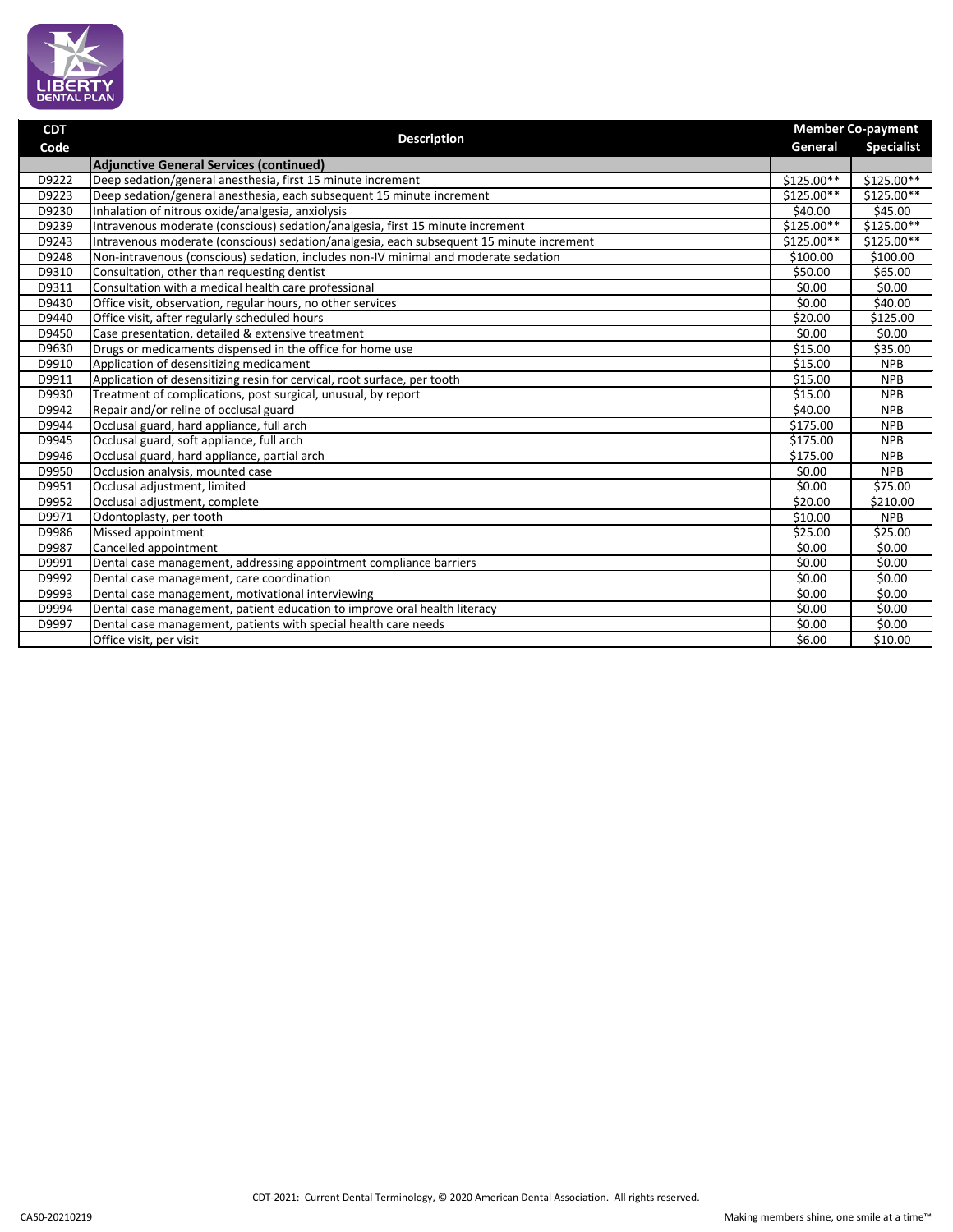## **Limitations:**

- 1. Prophylaxis procedures or scaling in presence of inflammation is covered once every 6 consecutive months. Additional prophylaxis are available at the listed member co-payment amount.
- 2. Complete series of radiographic images is covered once every 36 consecutive months.
- 3. Fluoride Treatments are covered once every 6 consecutive months. Additional fluoride treatments, up to the 18th birth date, are available at the listed member co-payment amount.
- 4. Sealants are covered only on the first and second permanent molars and up to the 14th birth date.
- 5. Scaling and debridement of a single implant is covered once every 12 consecutive months.
- 6. Crowns, Jackets, Inlays and Onlays are benefits on the same tooth only once every five years, and consistent with professionally recognized standards of dental practice.
- 7. Replacement of existing Full and Partial Dentures are covered once per arch every 5 years, except when they cannot be made functional through reline or repairs.
- 8. Denture Relines are covered twice per year, and only when consistent with professionally recognized standards of dental practice.
- 9. Any routine dental services performed by a Primary Care Dentist or Specialist in an inpatient/outpatient hospital setting, under certain circumstances, will be considered for coverage.

### **Exclusions:**

- 1. Any procedure not specifically listed as a Covered Benefit.
- 2. Replacement of lost or stolen prosthetics or appliances including crowns, bridges, partial dentures, full dentures, and orthodontic appliances
- 3. Any treatment requested, or appliances made, which are either not necessary for maintaining or improving dental health, or are for cosmetic purposes unless otherwise covered as a benefit.
- 4. Procedures considered experimental, treatment involving implants or pharmacological regimens other than listed as Covered Benefit (See "Independent Medical Review" in the Group Evidence of Coverage and Disclosure Form).
- 5. Oral surgery requiring the setting of bone fractures or bone dislocations.
- 6. Hospitalization
- 7. Out-patient services
- 8. Ambulance services
- 9. Durable Medical Equipment
- 10. Mental Health services
- 11. Chemical Dependency services
- 12. Home Health services
- 13. General anesthesia, analgesia, intravenous/intramuscular sedation or the services of an anesthesiologist other than listed as Covered Benefit.
- 14. Treatment started before the member was eligible, or after the member was no longer eligible.